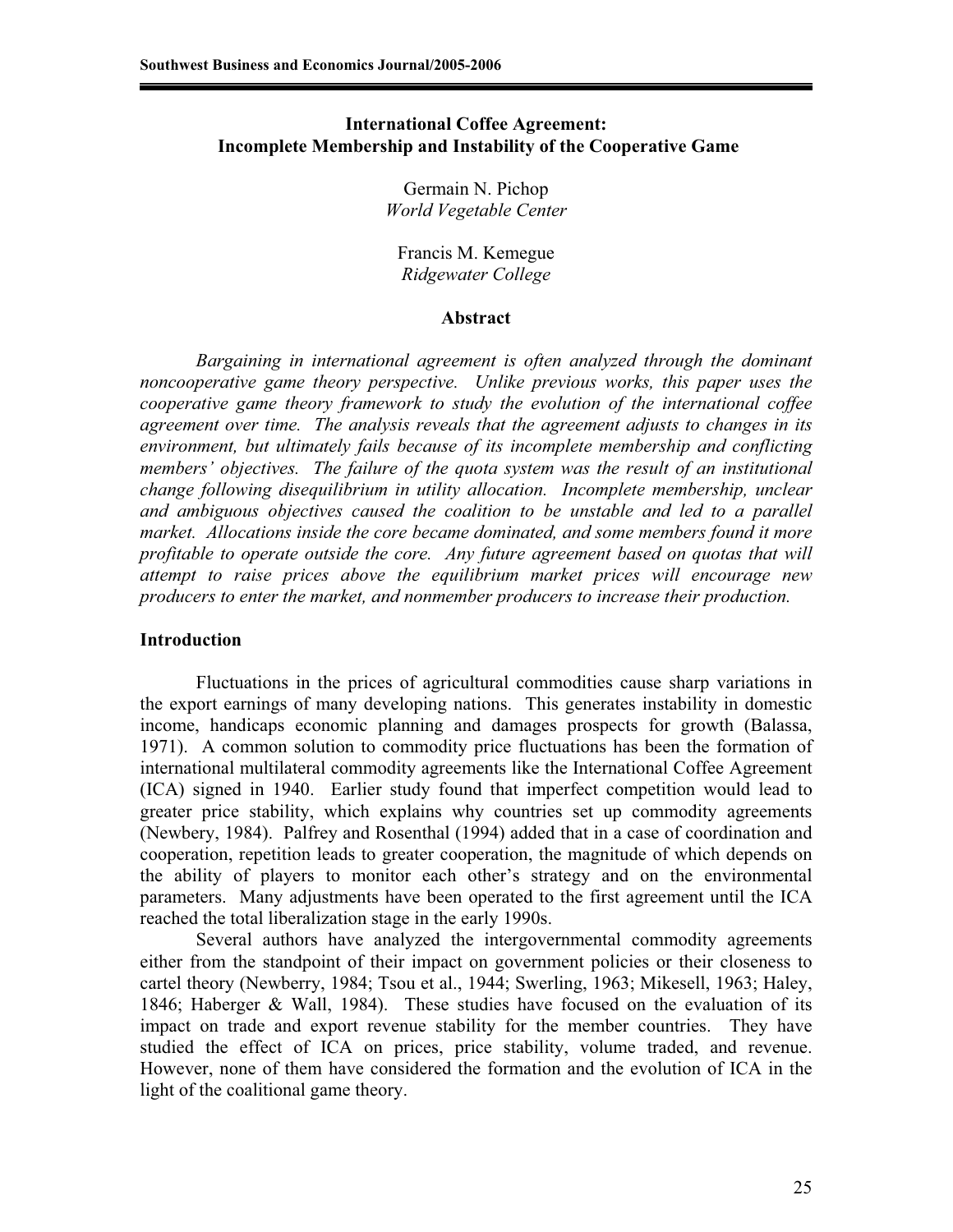This paper attempts to analyze the evolution of the ICA as a cooperative game. The ICA could be thought of as a coalition with a transferable utility characteristic function. The analysis hypothesizes that the evolution of the agreement resulted each time from a change in rules of the game between traders. It was modified repeatedly to adapt to market conditions.

### **I. Notes on the International Coffee Agreements (ICA).**

Mikesell (1963) divides the individual commodity agreements into three categories: (1) those based on limiting market supply by means of export quotas in order to maintain price at or near the desired level, (2) those employing multilateral long-term contracts, and (3) those which rely upon an international buffer stock to maintain prices within a given range by means of purchase and sales from the buffer stock. The ICA was part of the first category.

 The ICA evolved from the Inter-American Coffee Agreement (IACA), which was signed long before the guidelines for the operations of the intergovernmental commodity agreements were drafted for the abortive Havana Charter for an International Trade Organization in  $1947<sup>1</sup>$ .

## **I.1. The Inter-American Coffee Agreement**

The first Agreement was the Inter-American Coffee Agreement (IACA), signed in 1940 between the United States and fourteen Latin-American coffee-producing countries to lessen the burden imposed by the loss of European market to Latin American producers (Tsou & Black, 1944)**.** The central feature of the IACA was a system of export quotas, for which basic schedules were agreed upon after negotiation and compromise. Its avowed objective was to assure terms of trade equitable for both producers and consumers by adjusting the supply to the demand (Mikesell, 1963). Producers would restrict the quantity supplied and consumers would agree to pay a negotiated price.

The coffee-exporting countries were interested in having these export quotas fixed so that cutthroat competition would be prevented, and American coffee prices would rise to profitable levels. The United States, in effect, indicated its willingness to facilitate such rise in the interest of inter-American solidarity (Davis, 1946). Haley (1946) argued that processors in consuming countries might have been more interested in price stabilization, as they probably had considerable sums invested in inventories. The United States had the power to increase her quota in excess of 5 percent per year at a time. From the standpoint of the United States, the underlying political objective of the agreement was to prevent the complete economic collapse of the Latin American members. For this reason, no criteria of fairness or statement of specific price objectives were made public.<sup>2</sup>

The Inter-American Coffee Agreement was reviewed yearly on a standby basis until September 1948. When the demand increased more than the supply in late 1948, the Latin American Producers opposed the continuation of the agreement and applied extensive production strategies in an attempt to benefit from the subsequent increase in prices. By 1947, coffee prices decreased and it became more evident that national control efforts could no longer stabilize the market. The Latin American producing countries

 $\overline{a}$ 

 $<sup>1</sup>$  Refer to Haley, B. F. (1946) for more details about these guidelines.</sup>

 $2$  Davis, S.J. (1946) explains that the IACA was mostly a foreign aid tool; for that reason its economic objectives were unclear.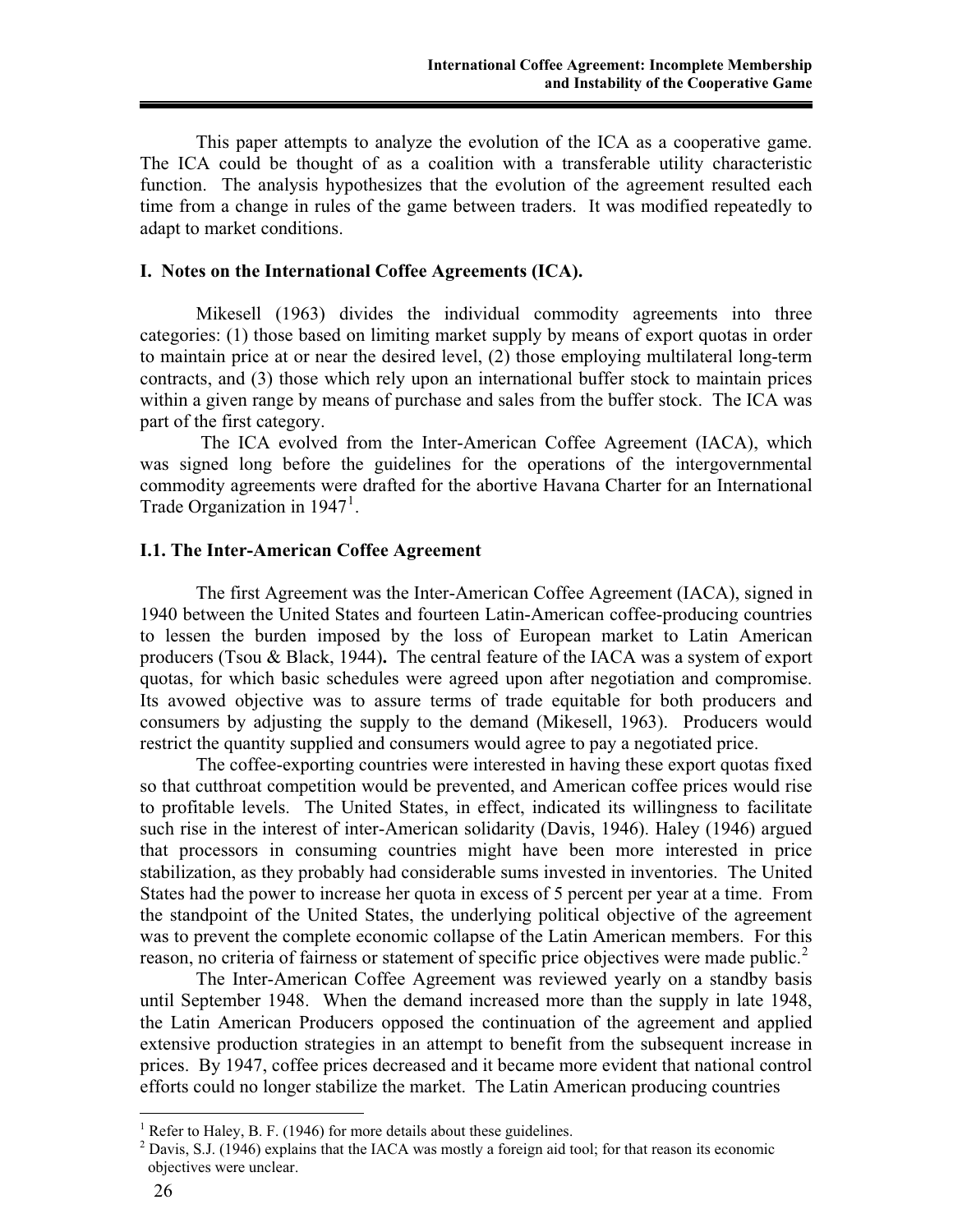founded the Latin American Coffee Agreement for the purpose of restricting exports. The agreement was negotiated on a yearly basis. In 1959, the principal African producers joined the schemes. The ICA was later signed.

#### **I.2. The International Coffee Agreement (ICA)**

In 1962, fifty-eight producing and consuming countries negotiated a new agreement to replace the 1959 agreement. The International Coffee Agreement (ICA), which ran from 1963 to 1973, was a long-term agreement, unlike the former short-term agreement that involved other producers and consumers. The inclusion of consumers in the 1962 agreement was necessary to strengthen the pact.

| <b>34 Exporting Members</b> | <b>Votes</b> | 21 Importing members        | <b>Votes</b>   |
|-----------------------------|--------------|-----------------------------|----------------|
| <b>Brazil</b>               | 346          | Argentina                   | $\blacksquare$ |
| Burundi                     | 8            | Australia                   | 11             |
| Colombia                    | 122          | Austria                     | 12             |
| Congo (Leopoldville)        | 19           | Belgium                     | 33             |
| Costa Rica                  | 24           | Canada                      | 42             |
| Cuba                        | 9            | Denmark                     | 29             |
| Dominican Republic          | 13           | Federal Republic of Germany | 120            |
| Ecuador                     | 16           | Finland                     | 25             |
| El Salvador                 | 33           | France                      | 118            |
| Ethiopia                    | 28           | Japan                       | 13             |
| Ghana                       | 6            | Luxembourg                  | 6              |
| Guatemala                   | 31           | Netherlands                 | 40             |
| India                       | 12           | New Zealand                 | $\tau$         |
| Indonesia                   | 38           | Norway                      | 20             |
| Mexico                      | 34           | Spain                       | 20             |
| Nicaragua                   | 13           | Sweden                      | 47             |
| Nigeria*                    | ÷            | Switzerland***              | $\blacksquare$ |
| OAMCAF**                    | 89           | Tunisia                     | $\blacksquare$ |
| Panama                      | 6            | United Kingdom              | 39             |
| Peru                        | 16           | <b>United States</b>        | 400            |
| Portugal                    | 48           | <b>USSR</b>                 | 18             |
| Rwanda                      | 8            |                             |                |
| Sierra Leone                | 6            |                             |                |
| Tanzania                    | 13           |                             |                |
| Trinidad & Tobago           | 6            |                             |                |
| Uganda                      | 42           |                             |                |
| Venezuela                   | 14           |                             |                |
| <b>Total</b>                | 1000         | <b>Total</b>                | 1000           |

**Table 1 International Coffee Agreement: Membership and Distribution of Votes in 1962** 

Source: Senate Committee on Finance, Coffee (Senate Report No. 53. Washington D.C.: 89th Congress 1st Session), P. 11.

\*Nigeria, an exporting member, and Argentina and Tunisia, as importing members, have lost their votes for nonpayment of dues. \*\*OAMCAF members are Cameroon, Central African Republic, Congo (Brazzaville), Dahomey, Gabon, Ivory Coast,

Madagascar, and Togo. \*\*\*Switzerland had just joined the Agreement.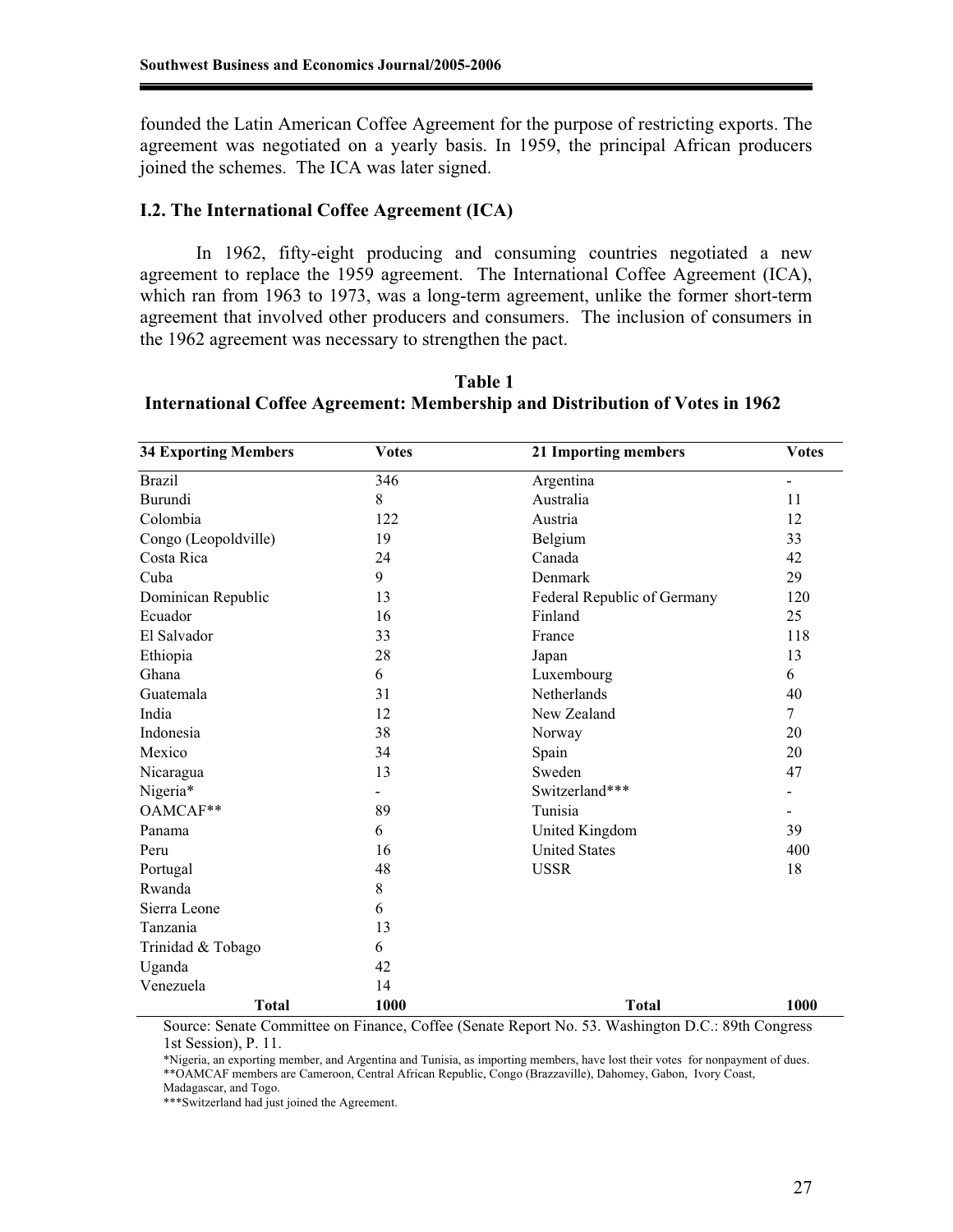The International Coffee Organization (ICO) supervised the ICA, whose objectives seemed different for importing and exporting members. For the exporters, the agreement attempted to assist in increasing the purchasing power of exporting countries. In 1962 ICA, the statement of objective reads: "To achieve a reasonable balance between supply and demand on a basis which will assure adequate supplies of coffee to consumers and markets for coffee to producers at equitable prices, and which will bring about longterm equilibrium between production and consumption" (Mikesell, 1963, p.68). It appears that members mutually agreed to: (1) stabilize prices by increasing consumption, (2) achieve a long-term equilibrium between production and consumption, and (3) assure adequate supply to consumers and markets to producers at equitable prices. Members intended to keep the world supply as small as possible while trying to maximize their own share, without making any effort to curtail production. Those were rather contradictory statements of objectives for exporters when entering into negotiations according to Mikesell (1963).

The objectives of the importing countries were less clear. Important consumers like the United States envisioned the main goal of the agreement as one of simply halting the drastic downward trend in prices, and ameliorating the terms of trade (Jones, 1967). Thus, the participation of importers in the agreement has been explained primarily in political terms. Policymakers in major coffee-importing countries seem to have assumed that this mechanism could achieve larger amounts of foreign aid than formal legislation (Bohman, 1996).

Bohman (1996) described, in a model, the functioning of the ICA as follows: A target range for prices (weighted average of different types of coffee) was established and a global export quota fixed to meet the desired price. Exporting countries received a percentage of the total exports quota, and exports to the member market were constrained so as not to exceed the quota amount. The model assumes the quota amount is exogenous, reflecting the ICA operations until 1987. The ICA rules were modified to make quota changes partially dependent on exports and stocks. This was done in response to the demand of some important producers like Brazil, which accumulated large stocks to satisfy its quota constraint. Changes in the quota were small and quota shares also responded slightly to lobbying within the International Coffee Organization  $(ICO).$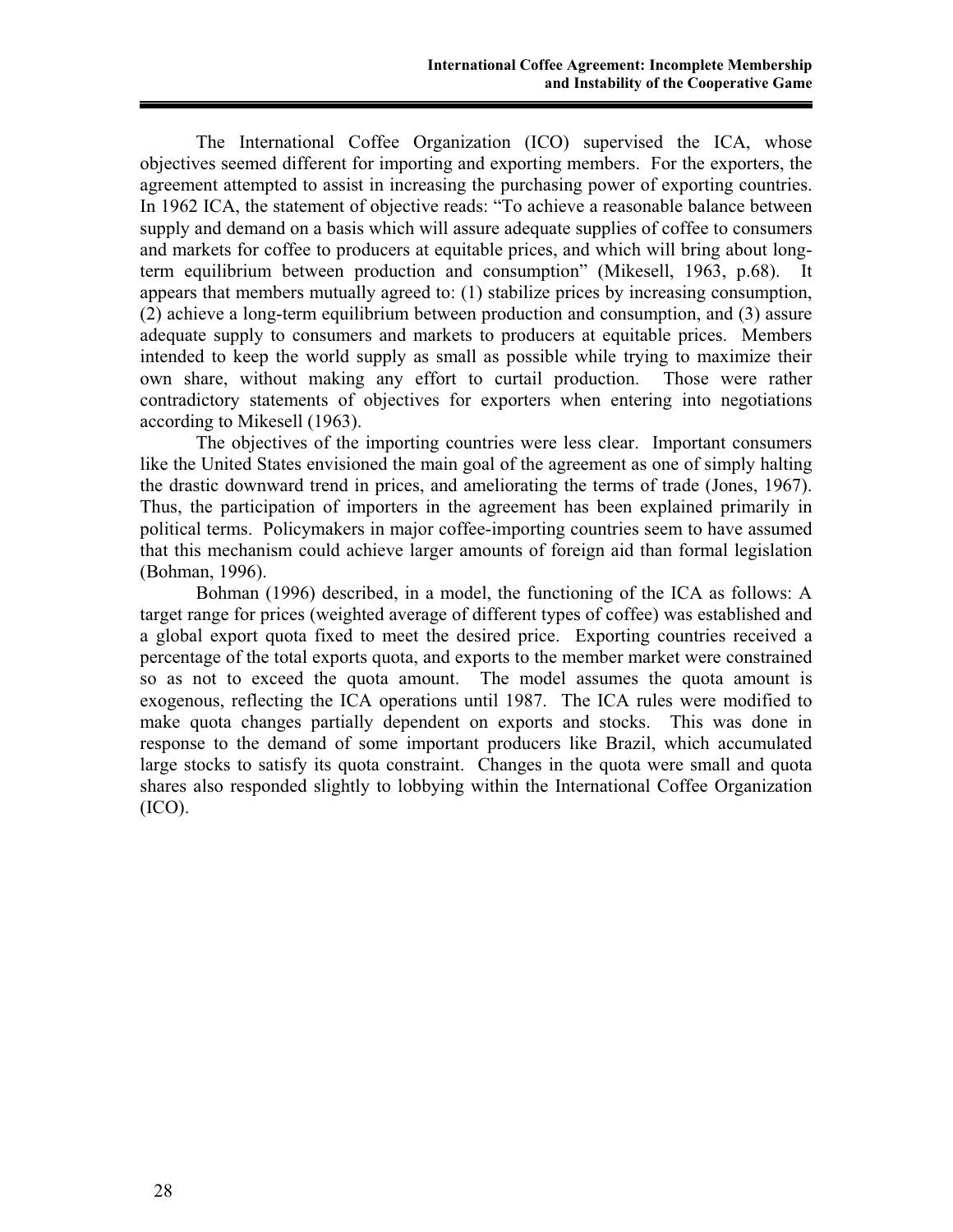

**Figure 1: World coffee Supply and Demand (1961-2004)** 

Mikesell (1963) predicted that a free market price outside the member market would emerge and create two-price system, and the low nonmember price market would in turn discourage production. A secondary or nonmember market existed alongside the member market because some coffee-importing countries elected not to join the ICA. Member exporters were allowed to sell to nonmember importers, but only at the same price that prevailed in the member market, or with a large price discount whenever ICA quotas were in effect. Neither the exporting countries nor the nonmember had any incentive to restrict such sales. Consequently, the imposition of the global quota caused prices in the member market to rise above the free trade price, and prices in the nonmember market to fall below that level. Coffee exporters thus faced two distinct markets: one with high prices constrained by quotas, and the other unconstrained with low prices.

The ICA failed in 1989, as the cost of maintaining excess stocks and excess production capacity became unsustainable. Also, dissatisfaction among importing members stemmed from the lower prices paid by nonmember countries. The quota system was abandoned on July 4, 1989. Free market was established, and the agreement is now a mere statement of good intentions from members.

### **II. Analysis of the ICA using a Cooperative Game Framework**

The ICA could be classified in the category of cooperative game, different from noncooperative game in that it allows binding agreements (Friedman' 1986, p.148). Other differences cited are (a) the fairness of outcomes, (b) the naturalness of outcomes, (c) the scope for players to make active choices, and (d) the levels on which players can interact. Talking of the fairness of outcomes, which is a debatable concept, the outcome of the ICA can be considered fair for each party as long as they are all happy with it. If producers and consumers (whose interests naturally diverge) can come together and reach an agreement, the outcome of the agreement should be fair for each of them. Otherwise, they would leave the coalition.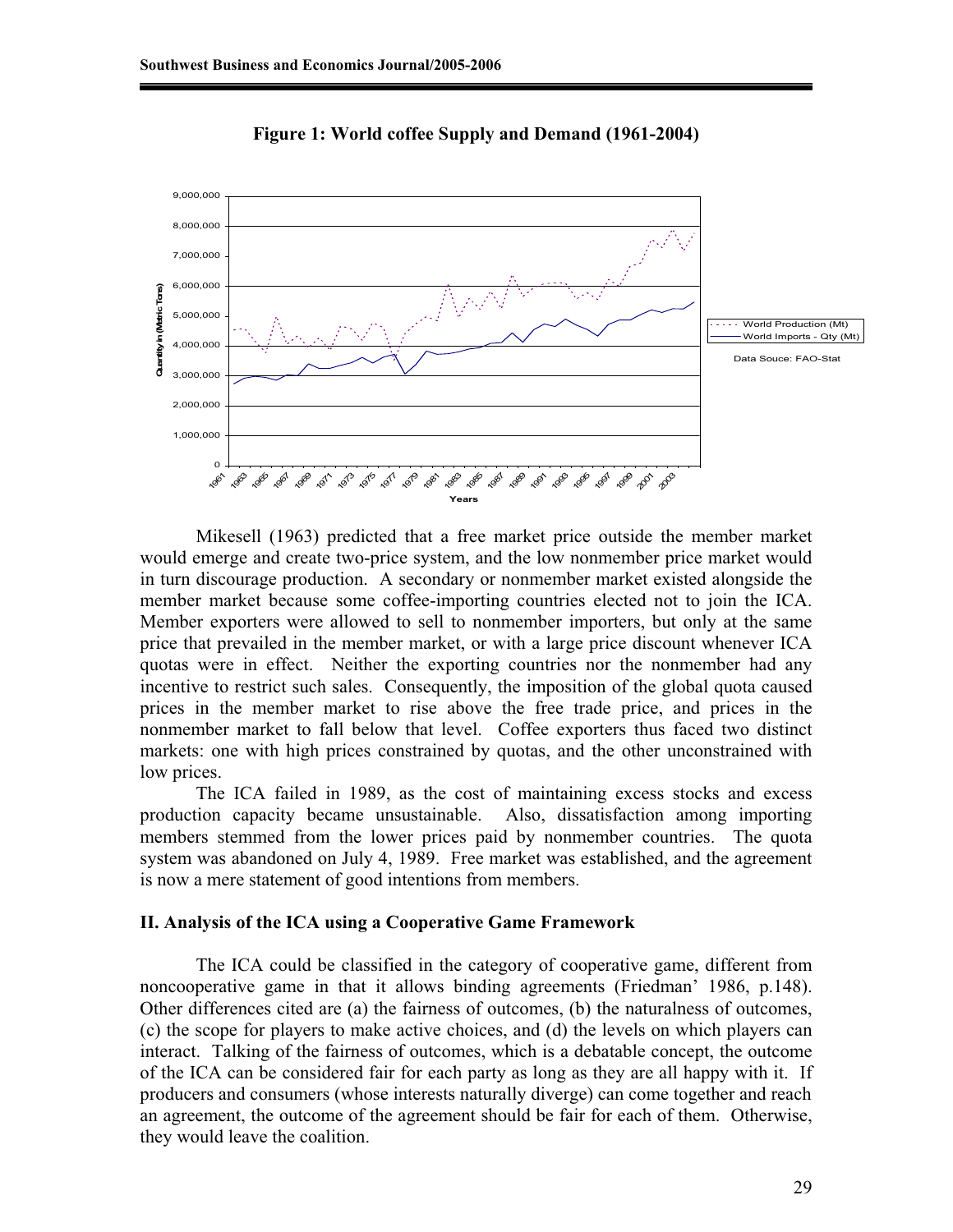The naturalness of outcomes is defined as how reasonable it is to expect a particular solution or equilibrium to be realized in practice. Again, it seems that the outcomes are "natural" based on the fact that if producers and consumers have diverging interests, reaching binding agreements can only lead to a natural outcome since the parties cannot do otherwise than behave in accord with the achieved equilibrium. The equilibrium to be reached here, which is the core of the game, is roughly the main objective of the agreement: to stabilize the price of coffee. Regardless of the motivations of parties in the game, they all agreed upon this objective.

The scope for players to make active choices is captured in this game in form of the Shapley value (sum of the marginal contributions). In fact the quotas allowed to the parties are contributions of individual members to the solution of the game. The level on which players interact is high. Members are free to form subgroups.

The ICA could have been viewed as two-people's game, as two original groups were formed, one made of producers (exporters) and the other of consumers (importers). However, incomplete membership rules out this alternative. Within the original groups, others were formed<sup>3</sup> (producers of Arabica coffee, producers of Robusta coffee, OAMCAF, Latin-American producers, Asian producers etc.). These subgroups could be thought of as engaged in as many subgames. Each member of those subgroups negotiates to maximize its utility or quota, while trying to minimize its competitor's. They all have to come out with a single strategy in the bigger game, which would have resulted in Nash equilibrium in the event of a noncooperative game. The solution to this Nash equilibrium would have been the pair of outcome (Price, Quantity).

## **II. 1. The Characteristic Function**

Having defined the ICA as a cooperative game, we should say it is a coalition with a transferable characteristic function. In fact, it satisfies the definition of coalition set by Friedman (1986). He defines a coalition as a subset of players that is able to make a binding agreement. The transferable utility characteristic function of a game having the set of *N* is defined a scalar valued function,  $v(K) \in R$  with each  $K \subset N$ , where  $v(K)$  is the maximum payoff to members of the coalition *K* that the coalition can guarantee to itself. This simply means that the coalition can achieve a certain amount of utility that it can freely divide among its members in a mutually agreeable fashion. In our case the total amount of utility is divided in form quota allocated to each member.

The characteristic function contains both  $\alpha$  and  $\beta$  characteristic functions. The  $\alpha$ characteristic function exists here in the sense that each player or group of players (either exporters or importers) seek to guarantee itself or themselves certain payoffs through quotas (sale or purchasing) while others act to minimize it. The  $\beta$ -characteristic function is related to the fact that the other members of the coalition decide on the quota to be allocated to a particular exporter or importer.

The characteristic functions are based on this key assumption:

If  $u^k \in R^k$  can be achieved by the coalition K, then K can achieve any  $u^{k}$ satisfying

 $\overline{a}$ 

<sup>&</sup>lt;sup>3</sup> See Table 1 for the list of coffee producers.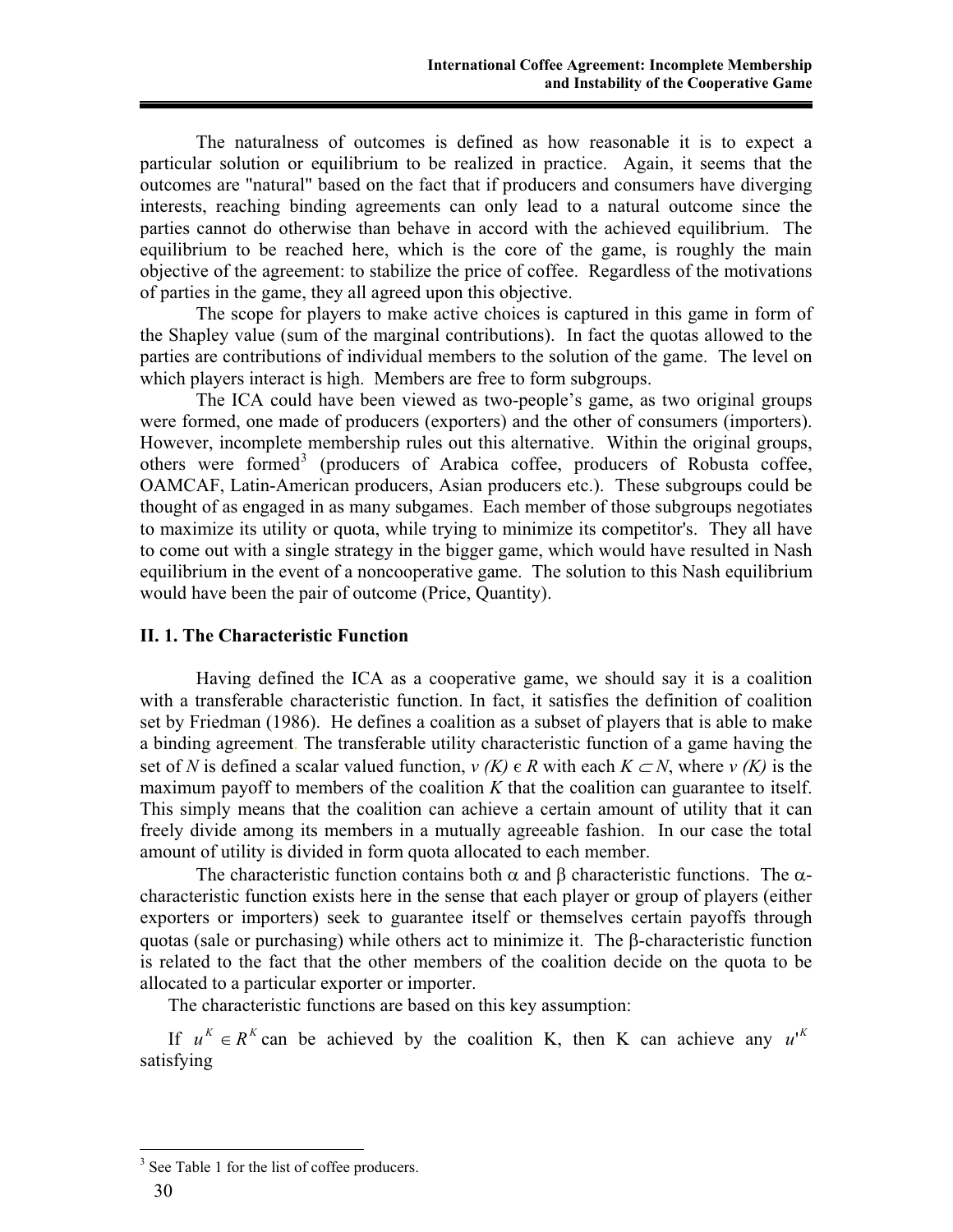(1)  $\sum_{i \in K} u'_i \leq \sum_{i \in K} u_i$  where  $u^K$  is that utility of the coalition *K i K i i K*  $u'_{i} \leq \sum u_{i}$  where  $u^{K}$ 

It is assumed that coalitions can achieve at least as much as the sum of what their members can achieve. This is the superadditivity condition, which is defined in terms of any partition of a subset. That is

 $(2) K \cap L = \emptyset$ , then  $v(K \cup L) \ge v(K) + v(L)$ , where K and L are subsets of N. The characteristic function of a game, also called coalitional form, is given by  $\Gamma = (N, v)$ , and is characterized by player N and the characteristic function v.

#### **II. 2. The Core**

The core is a solution concept for coalitional games that requires that no set of players be able to break away and take a joint action that makes all of them better off (Osborne & Rubinstein, 1994). Friedman defines the core of the game  $\Gamma = (N, v)$  as the set of undominated imputations. An imputation *x* is in the core if  $\sum_{i \in K} x_i \ge v(K)$  for all coalitions *K.* Every game with a transferable utility characteristic function has a nonempty core. A nonempty core of the game  $\Gamma = (N, v)$  is the solution of the linear programming problem, whose form is:

(3) Minimize 
$$
\sum_{i \in N} x_i
$$
  
(4) Subject to  $\sum_{i \in K} x_i \ge v(K)$  for all  $K \in N, K \ne N$ 

 The core of this particular game is the main objective upon which all the members agree. The main objectives of the ICA were to match the world coffee supply and demand in order to stabilize its price, provide stable and reasonable profits for producing countries, and stabilize prices for consuming countries (Tilley & Indahsari, 1996). The equilibrium achieved through this objective is undominated. The quotas are the solution of a linear programming model, whose constraints are derived from the objectives of the agreements.

(5) Maximize 
$$
\sum_{i \in N} x_i
$$

Subject to the targeted level of quantity supplied.

If the target price is set at a certain level, given the level of the world coffee demand, the quantity supplied corresponding to the target price could be determined easily. This quantity is then divided among exporters in proportion with their current stocks and level of production.

The coalition would be stable if no imputation in the core is dominated by another imputation in the core, or if the imputations in the core are not dominated by any other imputation outside the core. That is:

$$
(6) \sum_{i\in K} x_i \leq v(K)
$$

We could say the epsilon-core ( $\varepsilon$ -core), which consists of imputations that are within epsilon of being in the core, existed in the ICA, through the secondary or nonmember market, made of countries that elected not to joint the ICA. The fact the prices were higher in the member market was an incentive for members to target their sales only to member-importers, and probably justified, to some extent, the retention of stock by some major exporters and the battle for the adjustment of the quotas allocation.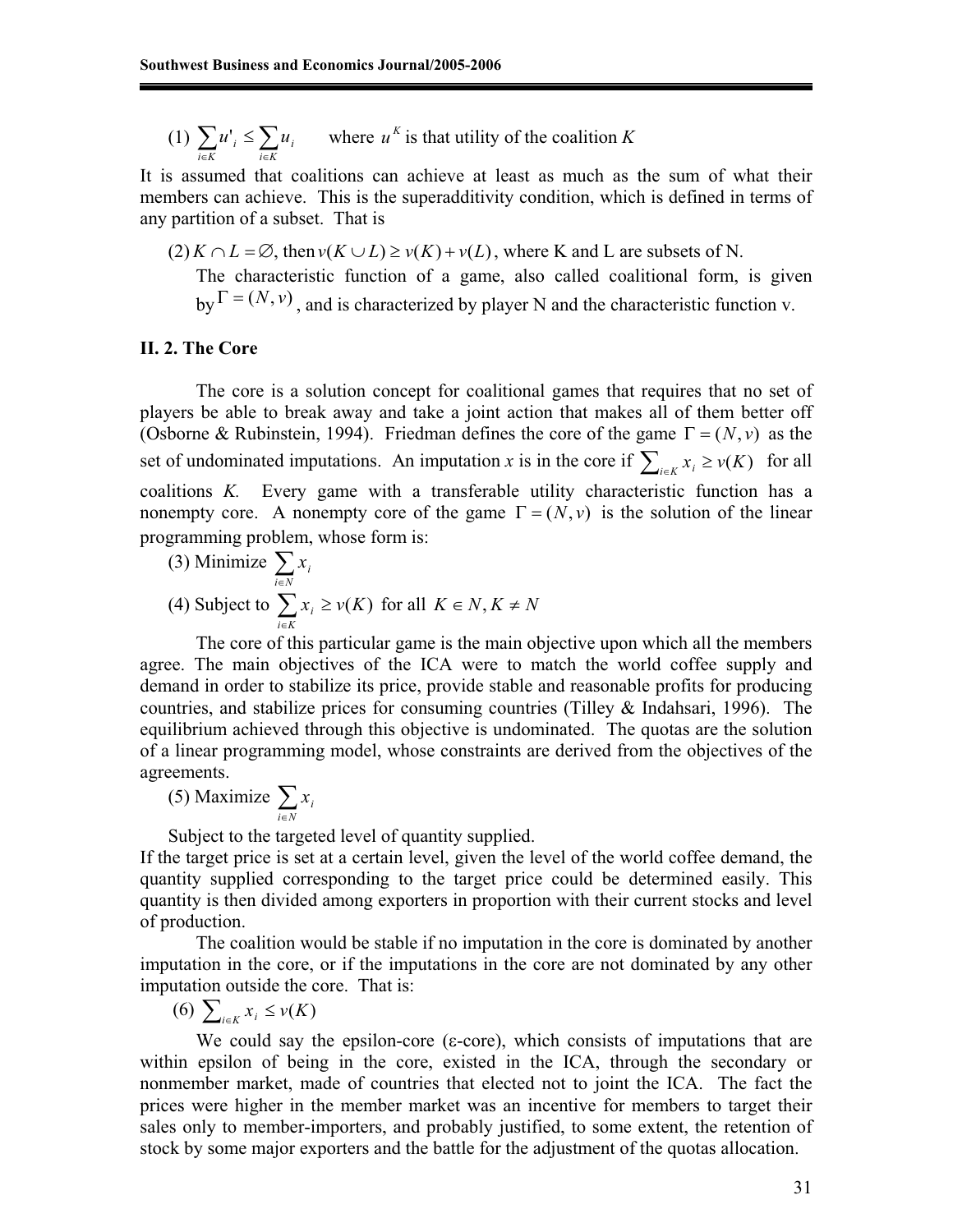If the core becomes unstable, imputations within the core might become dominated by those outside. This will cause members to leave the coalition, and it will ultimately be ruled out, which introduces the concept of the bargaining set of the game.

## **II. 3. The Bargaining Set**

The bargaining set consists of individually rational payoff configurations for which every objection can be met with a counter objection (Friedman, 1986). If a group of dissident members tried to convince few others to go along with them, it should be possible for another group to offer a better plan to attract the entire dissidents with them. This allows objections and counter objections to cancel each other out and leave the coalition as a stable set. The set is stable if an allocation in the core is not undominated inside and/or outside the core. If any allocation inside the core is dominated, some members will find it more profitable to operate outside the core and quit the coalition.

## **III. The Evolution of the ICA**

The ICA relied upon quotas as the main instrument through which it achieved its aims. Total annual quotas were established on the basis of estimated world import requirements for the coming year. The basic quotas were reviewed each year, and they were subject to revision by a distributed two-thirds majority vote. Each year's requirements were estimated and export quotas were assigned to members on the same relative basis as their percentage share of the basic export quota. Several provisions were included in the text of the agreement to allow for adjustment of quotas during the year when conditions seem to necessitate such actions. Members were always looking to improve on their actual allocation of quotas. They were involved in a kind of repeated game where they always tried to rule out the current equilibrium.

Attempts to improve the current quotas have been reflected in the negotiations between Latin American and African producers. Schotter (1986) points out that if players in a game are rational, they would be willing to constrain their strategy sets only as long as such a constriction of their freedom improves their expected payoff. Improving the payoffs was not always possible, given the nature of the commodity, which is subject to the deterioration of the terms of trade. This was the reason of the disagreement that caused the abandonment of the quota system in 1989. Members would stay in the coalition only if the payoff they got from it was greater than the one they got individually. Some important members (i.e. the U.S.) no longer had the political motivation to support the coalition. The end of the Cold War, marked by the collapse of Berlin Wall, ironically did also mark the end of the ICA (Fritsch, 2002). Moreover, the failure of the quotas to be adjusted caused the allocations within the core to be dominated. The core became unstable and the coalition was ultimately ruled out.

In 1989, importing countries were frustrated by the difference between the coalition price and the free market price. Bohman shows that the average member market price of Indonesian Coffee for the period 1981-1988 was 109 cents per pound, while the average nonmember market price for the same period was 56 cents per pound. Moreover, many authors including Harberger and Wall (1984, p.634) argued that instruments for promoting economic development, such as the ICA, amount to an extremely cumbersome method of transferring income from consumers to producers.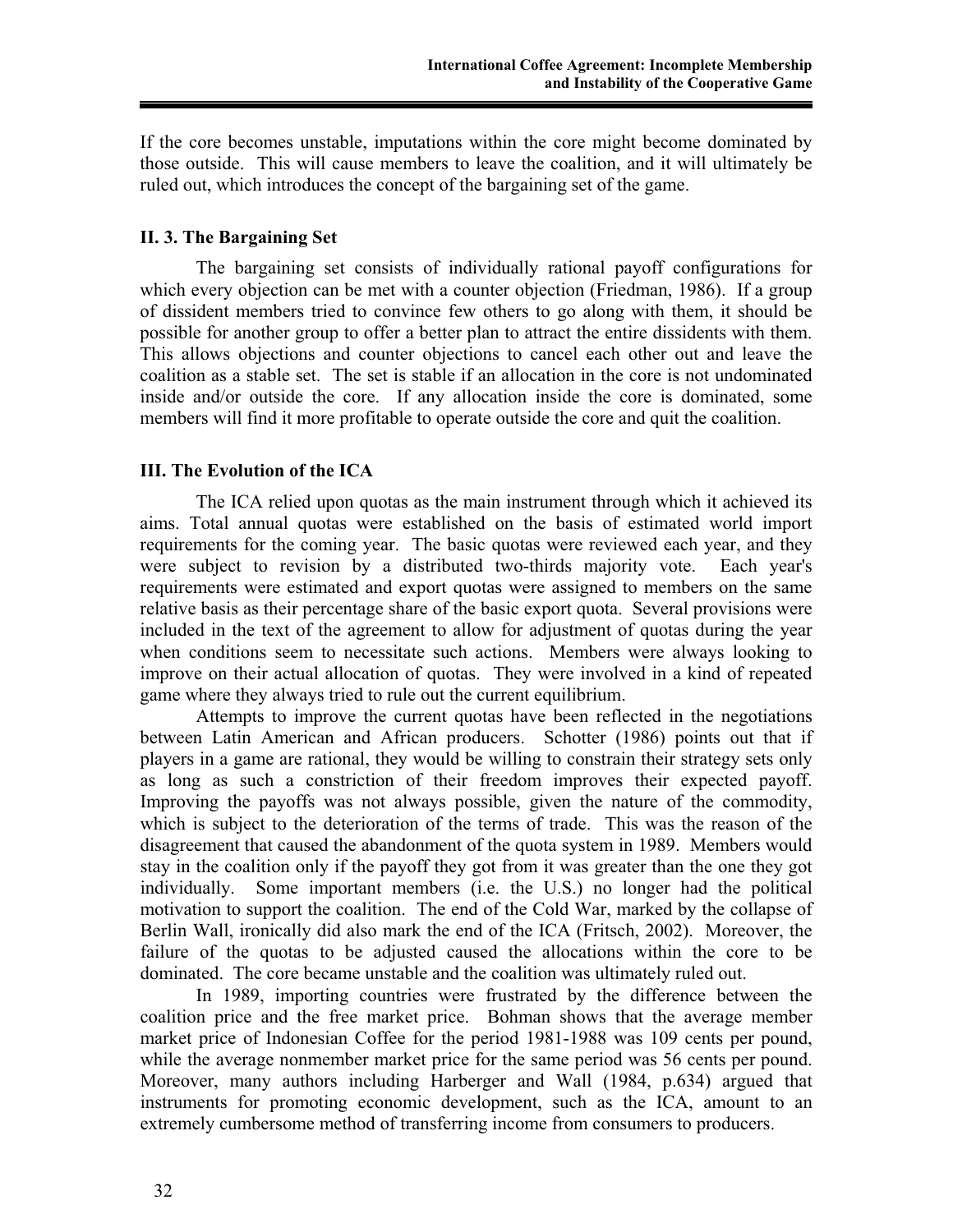Those methods entail considerable economic waste through the probable decisions by arbitrary high prices, and through the probable necessity of production restrictions and surplus disposal. They hence suggest that it would be economically far more rational to provide income transfers directly from the rich to the poor countries. Swerling (1963) warned that more complications would arise due the fact that coffee, as a commodity, is less homogeneous, and price differentials between Arabica and Robusta could be distorted by regulations.

| Exporter                 | Quota      |  |
|--------------------------|------------|--|
| <b>Brazil</b>            | 18,000,000 |  |
| Columbia                 | 6,011,280  |  |
| Costa Rica               | 950,000    |  |
| Cuba                     | 200,000    |  |
| Dominican Republic       | 425,000    |  |
| Ecuador                  | 552,000    |  |
| El Salvador              | 1,429,500  |  |
| Guatemala                | 1,344,500  |  |
| Haiti                    | 420,000    |  |
| Honduras                 | 285,000    |  |
| Mexico                   | 1,509,000  |  |
| Nicaragua                | 419,000    |  |
| Panama                   | 26,000     |  |
| Peru                     | 580,000    |  |
| Venezuela                | 475,000    |  |
| Cameroon                 | 762,795    |  |
| Central African Republic | 150,000    |  |
| Congo (Brazzaville)      | 11,000     |  |
| Dahomey (Benin)          | 37,224     |  |
| Gabon                    | 18,000     |  |
| <b>Ivory Coast</b>       | 2,324,278  |  |
| Malgasy Republic         | 828,828    |  |
| Togo                     | 170,000    |  |
| Kenya                    | 516,835    |  |
| Uganda                   | 1,887,737  |  |
| Tanganyika (Tanzania)    | 435,458    |  |
| Portugal                 | 2,188,737  |  |
| Congo (Leopoldville)     | 700,000    |  |
| Ethiopia                 | 850,000    |  |
| India                    | 360,000    |  |
| Indonesia                | 1,176,000  |  |
| Nigeria                  | 18,000     |  |
| Rwanda and Burundi       | 340,000    |  |
| Sierra Leone             | 65,000     |  |
| Trinidad                 | 44,000     |  |
| Yemen                    | 77,000     |  |
| <b>Grand Total</b>       | 45,587,172 |  |

**Table 2 Basic Export Quotas (60-kilogram Bags, 1962-65)** 

Source: Jones, R. J. (1967). *An Evaluation of the 1962 International Coffee Agreement*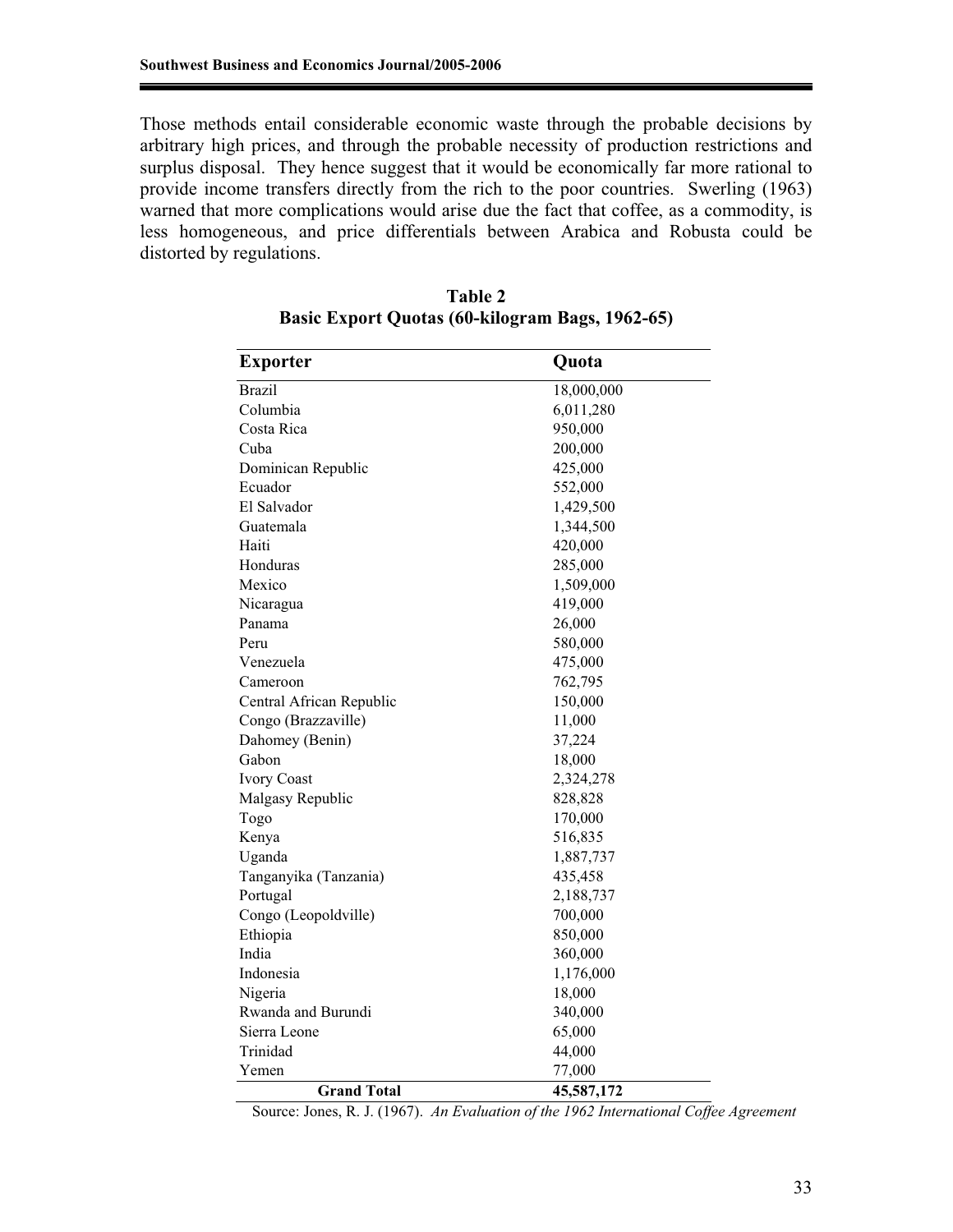Exporting countries like Brazil, Indonesia and Ivory Cost had been experiencing growing stocks. These producers favored a review of the quota system that would increase their shares while others, who benefited from the initial quota allocation

(Colombia for instance), wanted the same old system to continue. Mikesell (1963) warned that the existence of such growing stocks would ultimately pose a treat to the agreement. The payoff from the coalition for the members with growing production, given the low quotas was eventually dominated by the payoff they would have received if they were allowed to sell some of their coffee to the nonmember market.

Members of the coalition, not having been able to improve upon their initial allocations, ruled it out and opted for the free market. This is a typical case of an induced institutional change. According to Ruttan and Hayami (1984), institutions that have been efficient at generating growth in the past may, over time, come to direct their efforts primarily to protecting the vested interests of some of their members. They do this by maintaining the status quo, and consequently become obstacles to further economic development. The growing disequilibria in resource allocation created opportunities for members to organize actions to bring about institutional change. It turned out that producing countries were concerned not just with stabilizing the prices of their commodities, but with raising them (Newbery, 1984).

In order to sustain the price on the international market some producing countries have been trying to form a new ICA (ICCO, 2000), in which leading coffee producing countries would adopt a quota system. There is no indication whether consuming countries will participate in this agreement. If importers were part of the new agreement, complete membership will be required for the new coalition to be stable. This condition implies the impossibility for a potential nonmember market. A two-person's game will then appear attractive in this situation, consumers and producers forming two blocks.

In the absence of consuming countries, a cooperative subgame between producing countries, in a form of a cartel, could be considered. The cartel would be subject to instability as potential players will come into market as free riders. A price floor on the market would encourage investment and production by those not bound by the cartel. The last alternative would be a noncooperative game between producers and consumers acting strategically, whose result would be a traditional Nash Equilibrium.

#### **IV. Summary and Conclusions**

The International Coffee Agreement was a strategy to stabilize the price of coffee and the revenue of producers. This paper analyzed the ICA using the game theory framework. The ICA could be classified in the category of cooperative games or coalitions, which are different from noncooperative games in that they allow binding agreements. The coalition had a transferable utility characteristic function and a core. The characteristic function represented the value of the coalition to its members, and contained both  $\alpha$  and  $\beta$  characteristics functions. There was an  $\epsilon$ -core containing players within epsilon of reaching the core.

However, unclear and ambiguous objectives added to incomplete membership contributed to the instability of the coalition. Importers considered the agreement to be a foreign aid tool, while exporters seemed to view it as a cartel agreement. The incomplete membership, characterized by the existence of a nonmember market with a higher payoff, caused the core to become unstable, and ultimately destabilized the ICA. Some high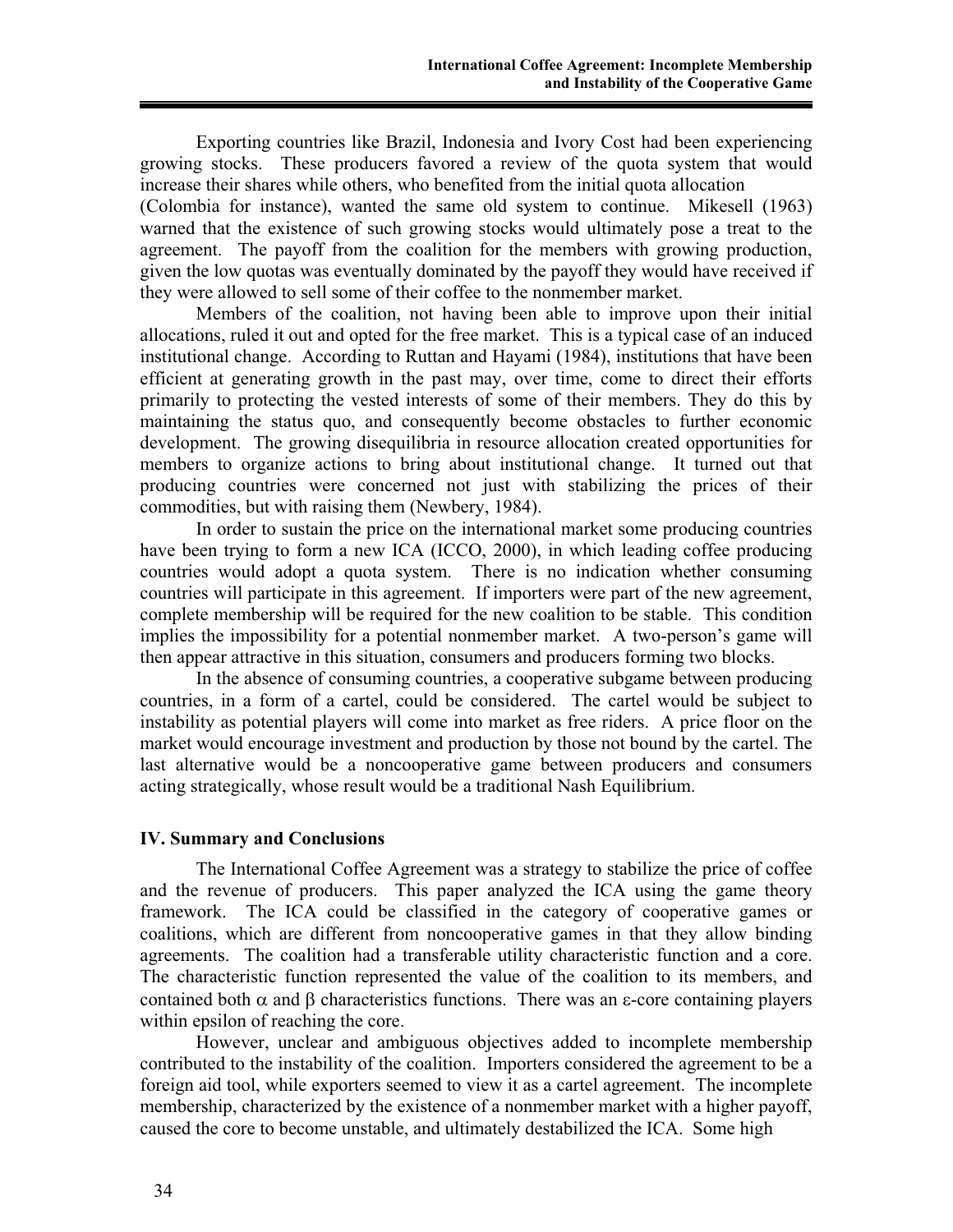volume producing countries elected not to join to coalition, which undermined the value of the coalition.

The paper shows that the game evolves according to theory of the evolution of rules. The failure of the quotas system in 1989 was the result of an institutional change (change in the rules of the game), following a disequilibrium in utility allocation. Members, who have not been able to improve on their initial allocations, had no other choice than to rule it out and opt for free market. It appears that Mikesell's prediction of a two-price system did emerge, but the low nonmember market price did not discourage production.

The analysis suggests that an agreement in a market between two groups with conflicting goals will only be stable if all the elements of the two groups are included in the coalition. Incomplete memberships will lead to a parallel market whose utility could potentially dominate the coalition's utility. Any future agreement based on quotas that will attempt to raise prices above the equilibrium market prices will encourage new producers to enter the market, and nonmember producers to increase their production.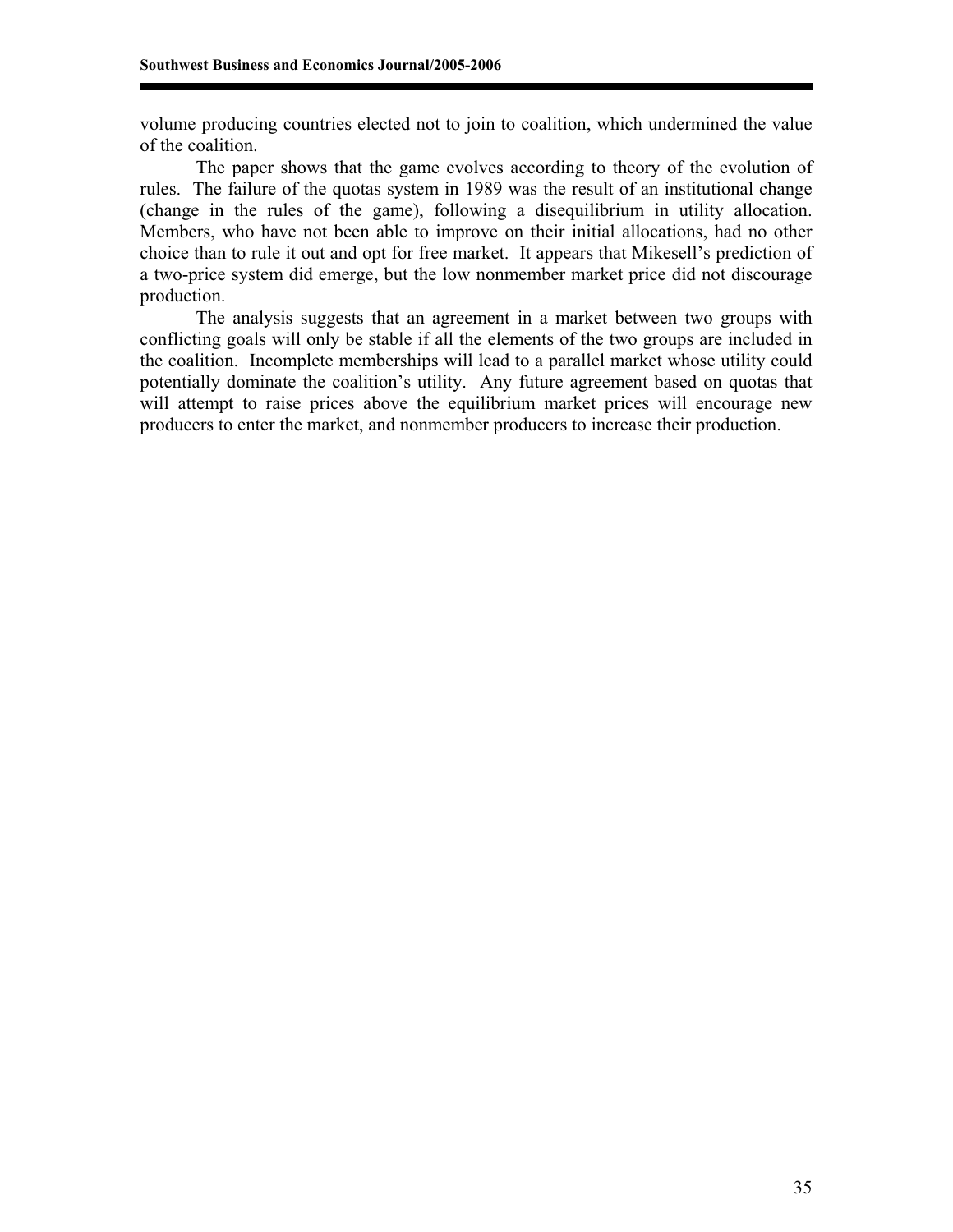#### **References**

- Balassa, B. (1971). Trade policies in developing countries. *American Economic Review*, *2*, 178-187.
- Bohman, M. (1996). Rent seeking and international commodity agreements: The case of coffee. *Economic Development and Cultural Change*, *2*, 379-404.
- Davis, S. J. (1946). Experience under intergovernmental commodity agreements, 1902- 45. *The Journal of Political Economy*, *3*, 193-220.
- Haley, B. F. (1946). The relation between cartel policy and commodity agreement policy. Papers and proceedings of the fifty-eight annual meeting of the American Economic Association. *The American Economic Review*, *36*, 717-734.
- Farina, E. M. Q. (1994). Challenges to the coordination of Brazilian coffee. *Agribusiness*, *6*, 451-458.
- Friedman, J. W. (1986). *Game theory with applications to economics.* New York: Oxford University Press.
- Fritsch, P. (2002). Bitter brew: An oversupply of coffee beans deepens Latin America's woes -- meanwhile, corporate profits rise, as retail prices far less than wholesales- - growers try heroin poppies. *The Wall Street Journal*. Retrieved May 19, 2002, from http://ptg.djnr.com/ccroot/asp/publib/story.asp.
- Harberger, A. C., & Wall, D. (1984). Harry G. Johnson as a development economist. *The Journal of Political Economy, 4*, 616-641.
- Hart, S., & Kurt, M. (1963). Endogenous formation of coalitions. *Econometrica, 4*, 1047- 1064.
- International Coffee Organization (ICCO). (2000). *The International Coffee Agreement 2001*, ICCO, London.
- Johnson, S. R. (1998). Strategic behavior, institutional change, and the future of agriculture. *American Journal of Agricultural Economics 80*, 898-915.
- Jones, R. J. (1967). *An evaluation of the 1962 International Coffee Agreement*. Master's thesis, Department of Agricultural Economics, Oklahoma State University, Stillwater.
- Newbery, D. M. (1984). Commodity price stabilization in imperfect or cartelized markets. *Econometrica*, *52*, 563-578.
- Mikesell, R. F. (1963). International commodity stabilization schemes and the export problems of developing countries. *The American Economic Review*, *2*, 75-92.
- Palfray, R., & Rosenthal, H. (1994). Repeated play, cooperation and coordination: An experimental study. *The Review of Economic Studies*, *61*, 545-565.
- Osborne, M. J., & Rubinstein, A. (1994). *A course in game theory*. Cambridge, MA: MIT Press.
- Schotter, A. (1986). The evolution of rules. In R. N. Langlois (Ed.), *Economics as a process: Essays in the New Institutional Economics* (chap.5). Cambridge: Cambridge University Press.
- Swerling, B. C. (1963). Problems of international commodity stabilization. *The American Economic Review*, *2*, 65-74.
- Senate Committee on Finance, Coffee (Senate Report No. 53, P. 11). Washington, D.C.: 89th Congress 1st Session.
- Tilley, D.S., & Indahsari, G. K. (1996). Impact of International Coffee Agreement. Abandonment on Indonesian coffee prices. *Agribusiness*, *2*, 157-166.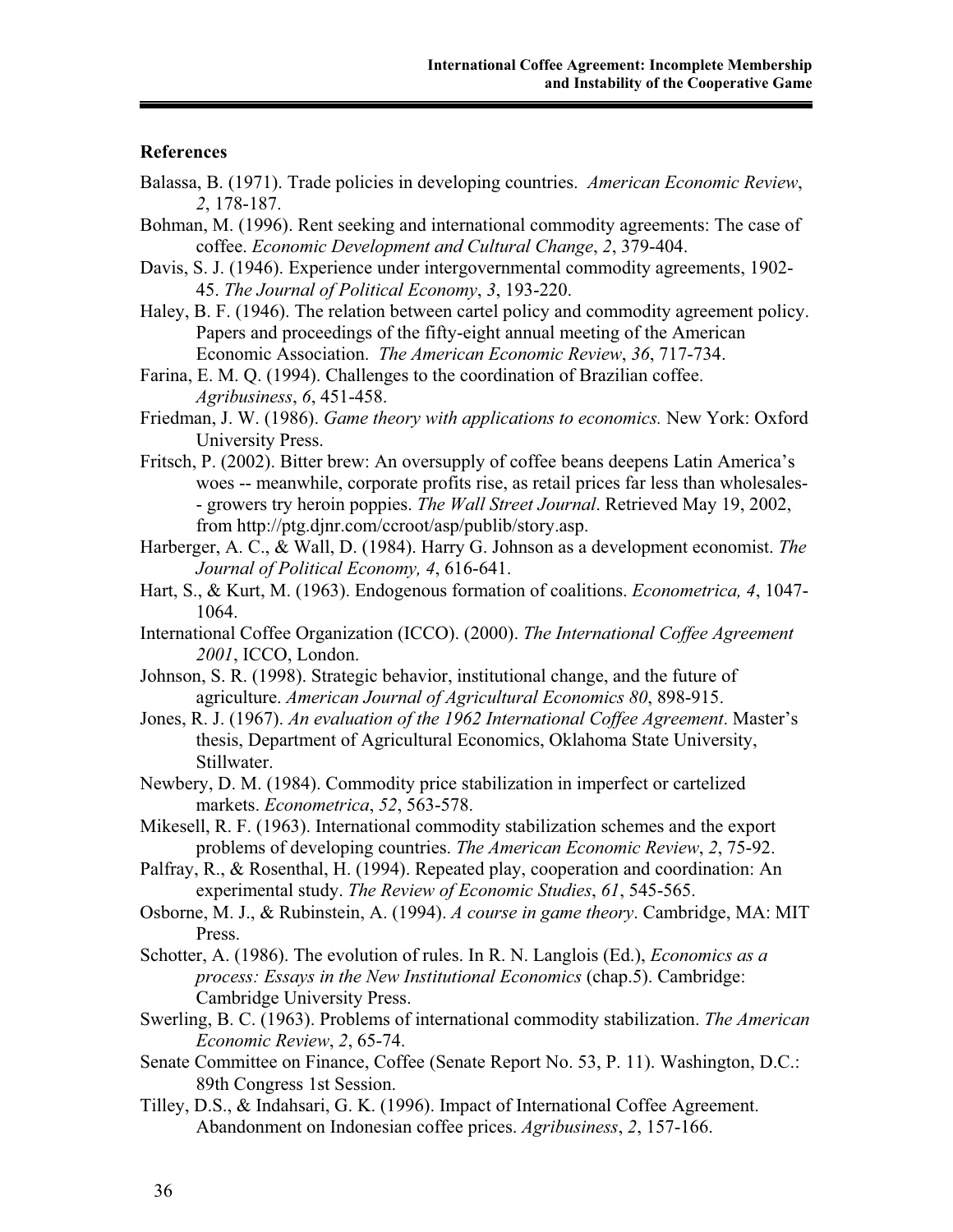- Tsou S. S., & Black, J. D. (1944). International commodity arrangements. *Quarterly Journal of Economics*, *58*, 4521 – 552.
- Ruttan, V. W., & Hayami, Y. (1984). Toward a theory of induced institutional innovation. *Journal of Development Studies, 20*, 15-18.